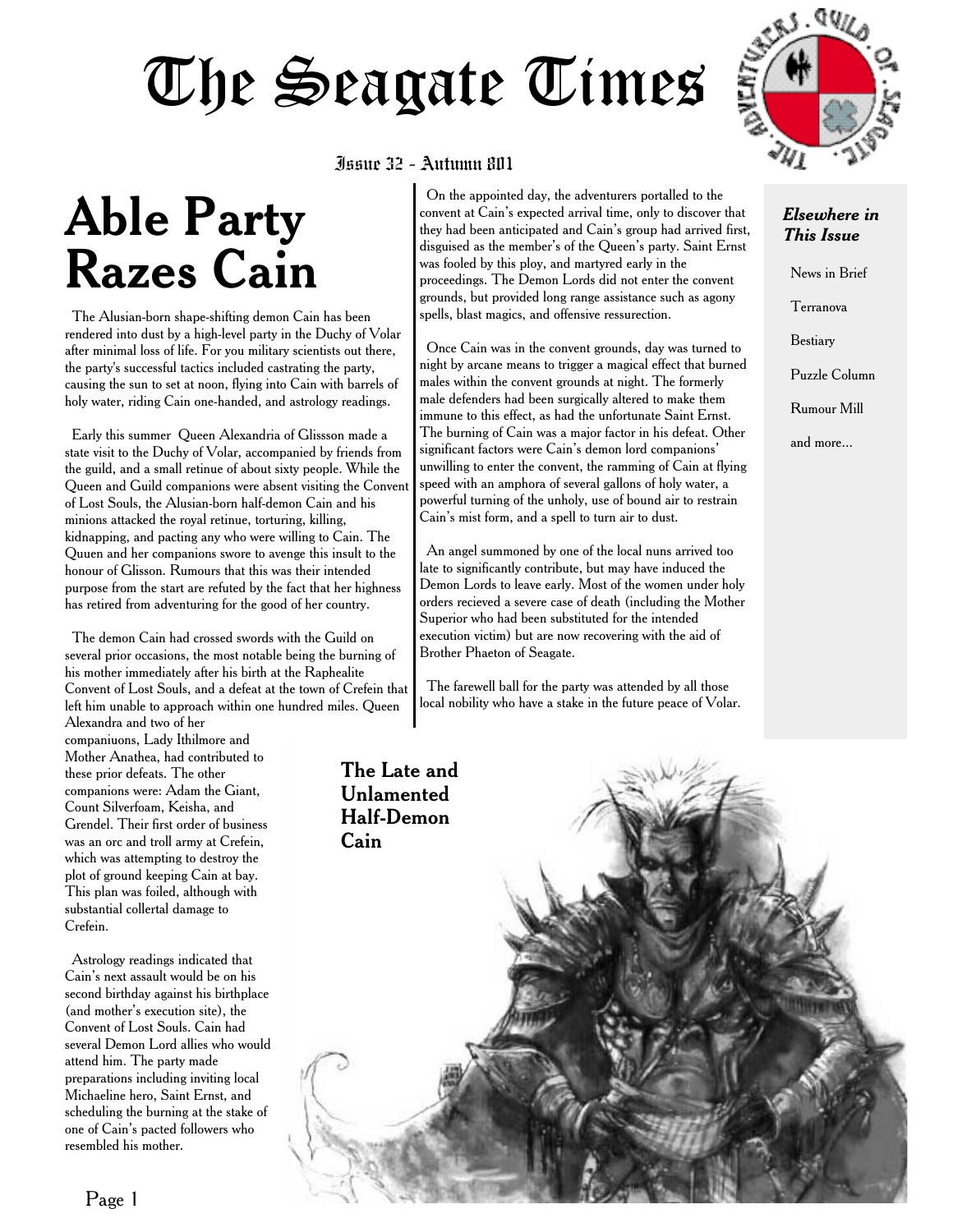*Eric the* **Orc** *Dwarf (at the moment) /Weasel/Bat, while wiping the sand off his currentlyunattached limb: "I was getting a bit concerned at the end of that combat. I was down to one working limb, and I don't have a bite attack!"*

### **News in Brief**

#### Demon Emperor claims Conservation Mantle

Ahriman, the Emperor of Darkness, currently located in the Bowcourt mountains, has taken the high moral ground in the battle for Terranova. He has declared the largest Terranovan mountain chain to be a natural watershed for important indigenous creatures, and will drive anyone off it unless they have a permit. His brother Apollyon, the Emperor of Light, is trying to encourage non-native amphibians to the area as part of their new migration path, but Ahriman says his brother is narrow-minded and must look at the full circle of life. The Northern Spawn army is stuck in its tracks thirty miles south of this disputed area while their elite attorneys try to settle this.

Latest reports indicate that a compromise diverting the Spawn advance through the Drow city of Raam look promising once a plague reduces further obstacles.

### Newly Contacted Plane

The plane of Magrathea, visited by a Guild party for the first timethis session, shows considerable potential as a venue for adventure. The plane was devastated by the Dragon of Shadows some thousand years ago. This means that there are ruins aplenty to be searched, and monsters to be eradicated, assisting the humans there in the restoration of their civilisation.

The party was employed to cleanse a former temple of Heironeous, god of valour, which had been taken over by forces unknown. This temple was on land which the employer had acquired claim to. The land turned out to be largely swamp, and the temple invested with necromancers, priests of the Bitch Goddess Beltar, and warriors in service of Heironeous' evil half-brother, Hextor, Lord of Strife.



The temple was cleansed by the party, with considerable assistance from the Temple of Heironeous in Magrathea City, but unfortunately the three cult leaders managed to escape through a portal to a plane named "Forever" as the party were defeating three Vampiric Elves. The party declined to follow when the sigil of the plane was shown to be a ram's skull, the symbol of an evil powerful demon-lord, and the portal was destroyed.

The party then proceeded to a ruined city named Heliopolis, where they defeated sundry monsters, and assisted in the restoration of the temple of Pelor.

### High Priest of Hextor

### Pax Orca!

A guild adventuring party has achieved a new feat of diplomacy - the orcs on Purple have agreed to permanent peace with the neighbouring humans. Of course the dwarves weren't invited as they had recently trashed the orc's capital city.

The peace-loving party did arrange a concordat between two sundered clans of Dwarves (and the King's jewels are still on his head!!). The newly-found clan's King was persuaded to abdicate, and volunteered to be the focal point of an Orcish religious ceremony. This was a combined spectacle, world rejuvenation and astrological forcast, and so the twenty million odd orcs were looking for a positive result. Unfortunately the ex-King didn't manage to survive the ceremony.

On a more positive note, the resulting explosion did pretty much wipe out the latest Orc capital. More importantly the party was paid by the High Priestess before the ceremony commenced. So impressed with the party's pluck and valour was the new Dwarven King, he gave them many ancient gifts. We assume the humans in the north of the continent are also quite pleased. At least until they hear that the orcs who arranged the peace accord were killed in the explosion.



### Rhinoceros Run Riot in Seagate

Several large Rhinoceros broke out of the Guild around forty days ago, and somehow disappeared from view, only to turn up twenty minutes later in the New Seagate marketplace. For those who had never encountered these exotic beasts before, which was most of the populace, it was a terrifying sight.

The rhinoceros is a enormous beast, akin to a huge boar with a large horn on its snout, and a smaller horn behind it; with heavy plates of thick greyish leathery hideto protect it, and tiny pinkish eyes. It may not sound very scary, but imagine a small herd of them thundering and crashing around the marketplace, and you can understand the resulting confusion.

The Guild Beastmaster and several Earth Mages and Mind Mages were called in to bring the beasts under control, but by then, considerable damage was already done. Fortunately no lives were lost, since Guild Healers were quickly at the scene, and able to assist the injured. However, there was considerable property damage, and stallholders are theartening to sue those responsible, if they can be identified.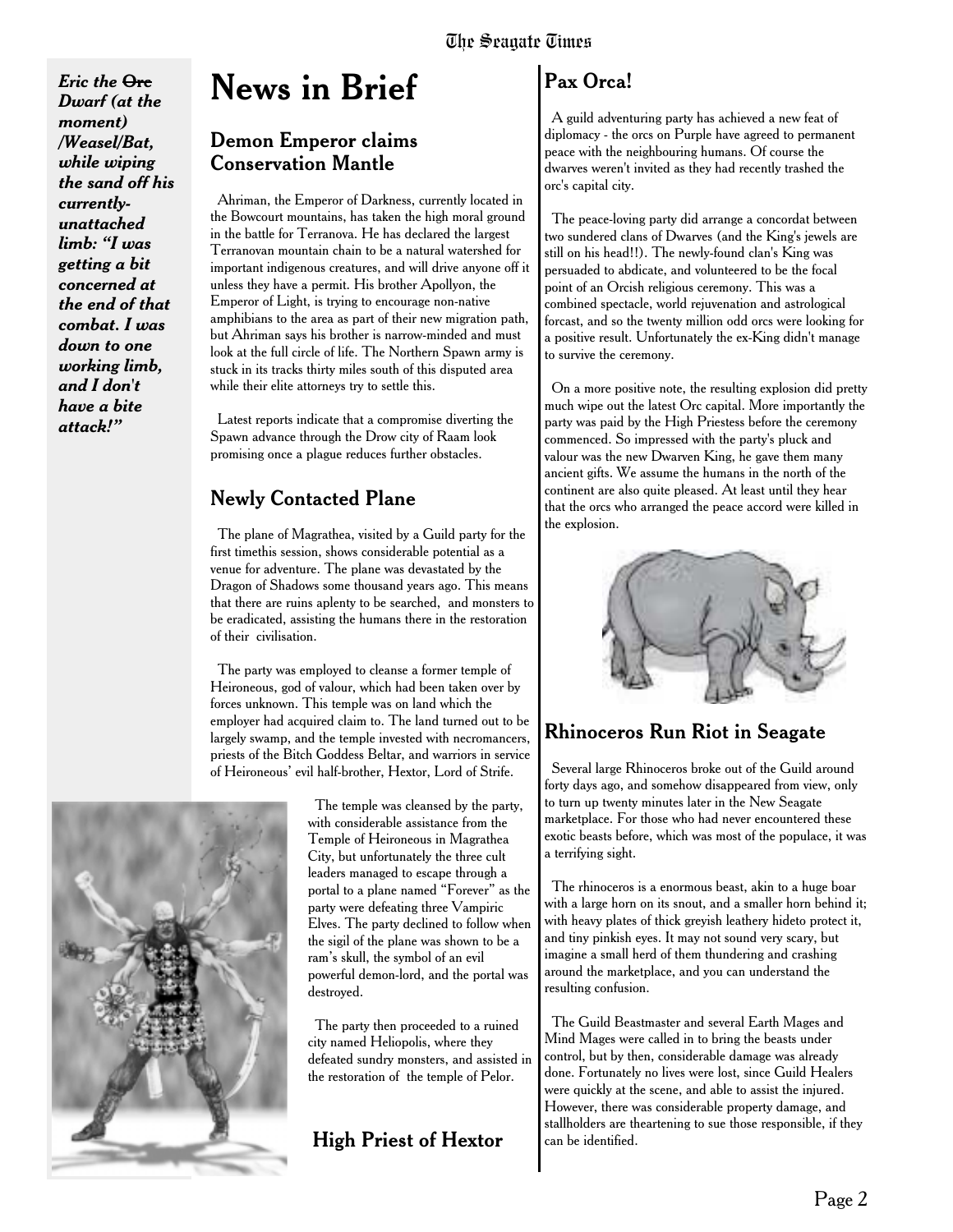### The Seagate Times

## **Terranova Report**

#### by Breagon

Having just returned from Terranova, I have some information that many of you will want to know.

Seventy thousand of the Spawn army under the command of three Balrogs and two Greater Naga (equivalent in power to the Balrogs, not the normal kind we are used to dealing with) have pushed north from their river to the base of the red hills. They have used water elementals to create a swamp along their line of march (also their supply line). They have been stopped at that point by a combined force of Ahriman's Dwarves and the local Dwarven clan. This force will not be able to turn the Spawn back or destroy them, but they hope to slow them down, weaken their forces and prevent them from travelling through the local Dwarves home.

It is our suspicion that the planned line of march for the Spawn was either over or through the Red Hills to the Drow city of Draj, and then to use that as a staging post to push across the sea of silt to the ancient Arkadian capitol.

Assuming that the Dwarven force is successful, we believe that the Spawn army will cross the Red Hills further to the East and use the Drow city of Raam as their staging post. I expect that the Spawn will occupy Raam before the end of Autumn.

None of the major Drow city-states will be able to offer any sort of resistance to the Spawn.

- The king of Draj is allied with the Spawn, though he may not last long as a contingent of Erelhein are attacking him.

- Raam has been devastated by plague, we believe that the plague was started by the Spawn. Potentially refugees from Raam may have spread the plague to other cities.

- The king of Uric has dedicated all of his resources to building a magical ziggurat, we believe that it is in attempt to become a Dragon. If he uses methods similar to previous known attempts then he will be sacrificing many of his citizens for the required power, our best guess is that he will make the attempt at the end of summer.

- The Drow City-State north of Uric has been taken over by its former gladiators and slaves and at best is in a state of turmoil with its king either fled or dead.

- Dylath is intact and stable, however they are too far away and do not have sufficient forces to make any difference. As a side note, Dylath is the Drow city most open to foreigners. We were able to walk the city without disguises in no more danger than we would face in any similar size city in the Baronies.

We have many more details of many of the cities and races we encountered there, if any of you be planning to travel there to

either scout or try to interfere then you should talk to me or other members of our party before you go. This particularly applies to any elementalists as the elementals over there are not like those we are used to.

Arhiman had a message for our guild as well, he wanted us to know that he is working on something that is "good" and he showed us some evidence of what he is doing. We also discovered that this good thing he is doing is to honor an old debt. But remember he is working on something good because he must, we don't know what his intentions are or which side he will be on once his debt is paid.

If you are wondering why I am not being specific about what he is doing it's because if the specifics fell into the wrong hands the results could be devastating. And too many members of our guild are known for their loose lips.



The Spawn are Coming!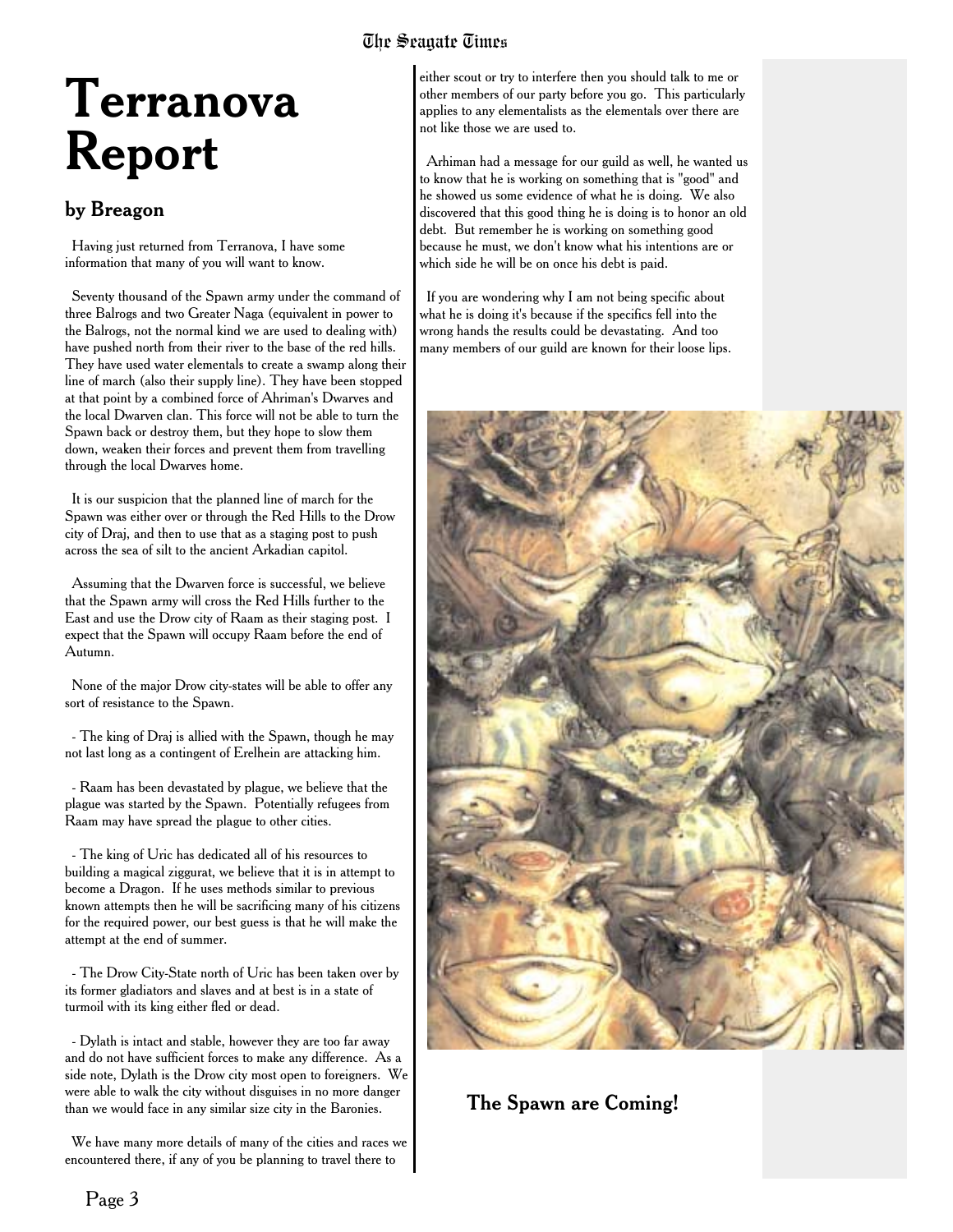*Amelia, referring to Eric (who is in his weasel form, and sitting on her shoulder): "So if we get attacked, I'll pop the weasel on a branch..."*

## From the Scribe Notes **Monkey Business**

#### by Tom

It is mid afternoon when we make our way back to the surface. A planer door opens up five hundred above the courtyard. Lord Arundel (the party employer) says follow me back down to the monastery. I look back as I hear a low humming sound. A black shape starts to transform through the portal.

We hurry back down to the amphitheatre. Thoric ties the main doors we came in together, and leans a guard on it to pretend that he was holding the door. Very clever as they might well try to magically open the door. By the dias is an underground doorway. We open that door and there is a slight creak. There is a fresh breeze coming from down below. I sniff the air and can detect a faint smell of body odour. The stairs continue down quite steeply in a spiral formation. I decide to put a feather fall on everyone, since it is a high mana zone for me. We decide to tie ourselves together on a rope, just in case someone falls over. We walk down cautiously keeping a tentative ear for any noise that the calamar are following us. After about half an hour we make it ground level, but the stairs continue to go down. We feel a strong breeze all of a sudden. That means that someone is either coming up or down. After another ten minutes, the strong breeze stops. After another ten minutes we can hear water running.

I put on a vapour breathing for everyone - just in case. The stairway now opens out, but still continues to go down. We can see a waterfall in the middle of the staircase spiral. It's almost as if it is like the bottom of a huge tap that someone has forgot to turn off.

All of a sudden Theauss hears a cry and stops. We can see three monks floating in the cavern, Theuass gets hit and



disappears into the waterfall. We kill them and Theauss comes back to rejoin us. We are now a thousand feet below ground level and I can feel myself starting to go mad. Being an air mage I can fell the walls closing in on me. Not a good feeling and I never thought I was claustrophobic.

An hour has passed in total when we finally make it to the bottom. The water stills continues on down the tube. The three monks are down here and they are definitely dead. I would like to point out that nobody has died yet from our party which would have to be a first for me. I just hope I haven't spoken prematurely. The monks have death curses tattooed on their chests which we recognise as being curses from Set.

There is a wooden door and after some probing we discover that it is in fact just a carving. Thoric sees a light coming from the stairs. He casts the bubbles of force and we go down the waterfall tube. We fall into a cavern that it a couple of miles in diameter. In the centre is a small island. There is a chandelier type stalactite that is casting its own light - though there was no magic involved. I can see myself getting even more crazy now especially learning that we are fifteen miles underground.

We fly around and survey the area. The island is two hundred feet in diameter. There is a jetty on one side. There is also a chair in the middle and has two metallic snakes coiled around each other spiralling upwards. There are four pools here in the centre and a monk peering intently into one of them. He has a book in which he is making notes and the book is chained to his wrist.

We decide to kill the monk, but after his first wound he falls into one of the pools. The snakes in the chair come alive. We kill them by melting them with dragon flames. Unfortunately Arwen dies. Looks like I spoke too soon. We check out the pools. They are non-colleged magic, one way transportation and scrying devices. We decide to go through one of the pools so we can plane walk out of here and away from the Calamar.

The four pools depict different scenes. Pool one is a graveyard. We decide not to use this one pour some oil into it. This makes the water go oily. Then we burn it. Pool two has a forest scene and in the trees are platforms and tree houses. Pool three has a scene of the Seagate Guild. Whilst this would be the most obvious one we could still be covered with spores and don't really one to take them with us. We burn these two pools as well.

The fourth scene is of a castle in the distance we can see that the castle drawbridge is down and some guards are coming out. Theauss animates an oil pot and a torch to burn the pool once we go through. We land on Carish. The guards have just arrived and wait for us to do something. Theuass proclaims that we are your enemies' enemy. Does that make us their friends perhaps?

The monk's body is here as well. Theuass animates the chain from the wrist and when it leaves the body, the book bursts into flames. The chain then becomes a golden snake and takes off into the bush. Thoric goes after it to kill it. It bursts into flames when it dies. We ask to speak to either the king or the vizier and we are led to the castle.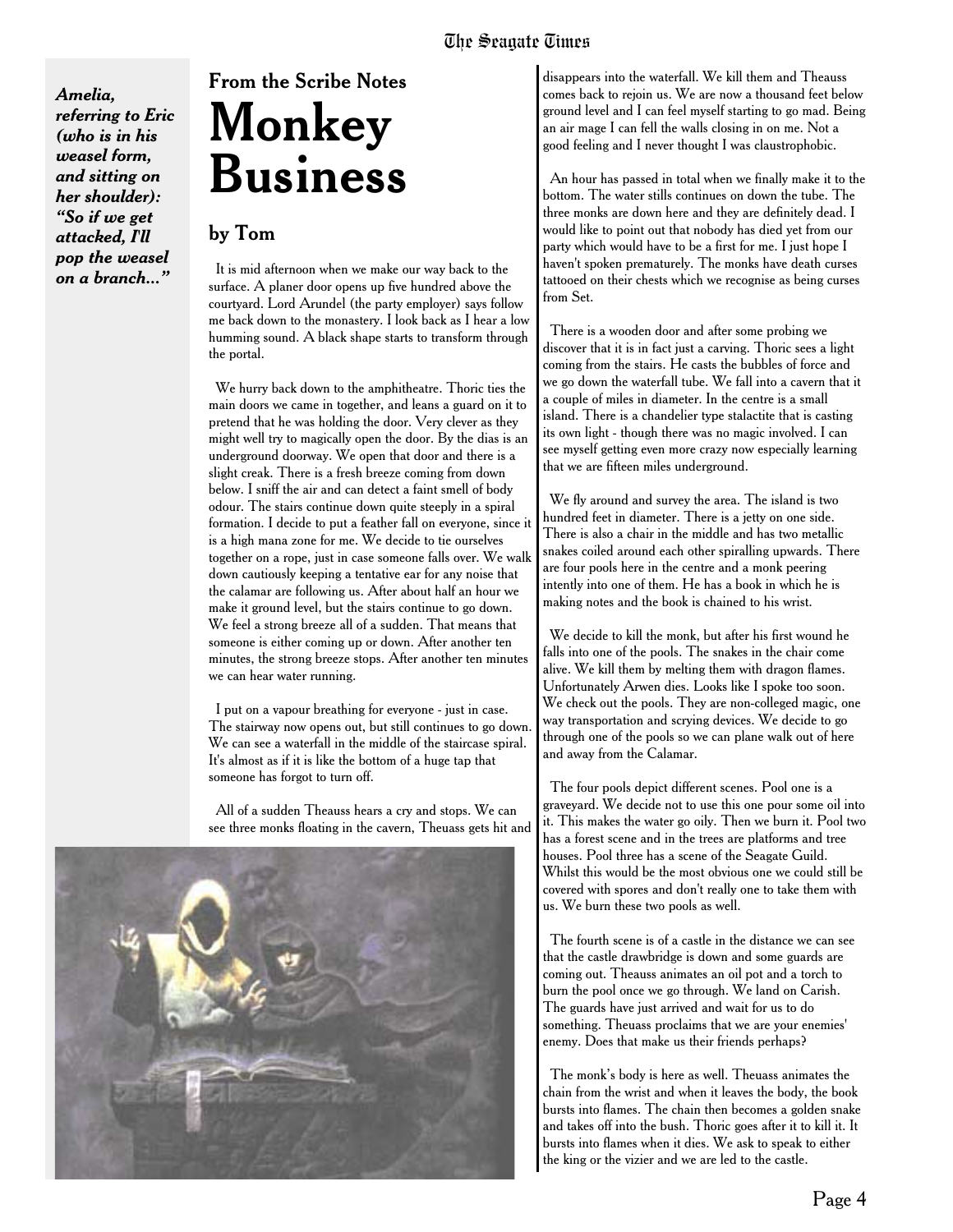### **The Adventurer's Guide**

### Tips for success

Never try poking a lumenohydra with a sword of light!

Or blast a cryohydra with ice bolts.

Or a pyrohydra with fire...

Be nice to the Powers, and don't try pretending they don't exist. They might decide that you don't exist.

Only ever draw from a Deck of Many Things if you're feeling really really lucky.

Don't mess with mysterious alchemical substances.

Don't mess with strange magical books.

Try turning the entire party into snakes as a realtively safe means of sneaking into the temple of the snake cult.

Tunnelling is a great attack spell - try it on the base of a harpy infested tower and watch harpies go scrunch.

Tunnelling is a great defence spell - try going around the wards instead of through them.

Control Animals and Control Person spells can be amazingly effective at causing confusion among your enemies.

Never use magic tainted with negative energy on the undead... get positive instead!

Always do your research. Knowledgeis never useless, and can often save your neck, you soul, and other important bodily parts besides.

Never, ever separate the party, even when you are absolutely sure the enviroment is not hostile.

Sleeping outside when the rest of the party is safe inside a nice cosy keep is just plain suicidal.

Always be alert. Keep watching out for ambushes, traps and wards. It's when you think you're safe, that you're in the greatest danger.

If theleast guarded way in is through the sewer, then that's the way in.

Don't be be a wimp - if you have to do something embarrasssing, painful or just plain messy to increase your chances of success, then do it.

### "Okay, so the sword is dwarven..."

### How to Win Over Guards With Just a Smile

Just imagine your party of experienced adventurers when they investigate the only gateway into a labyrinth and divination tells them all about Cleansing Fires which destroy anything not of dwarven or titan make. Far more concerned with losing years of loot than personal safety, the party strip down and bury their gear in the garden. Someone turns into a weasel, and someone wears cloth of gold robes of dwarven make. The illusionist avoids embarrassment, but the rest are empty handed and bare arsed to the world.

'Just stop whimpering,' says the party leader, 'A few hours of cold won't kill us.' The ward is unpleasantly reminiscent of Agony, especially for those who have embedded items. Beyond is a maze of huge drafty chambers connected with portals pretending to be corridors. The first foray ends with the group being dumped out a hundred miles away on a plateau where the ground drains Endurance. A quick round of wings and they are out of there.

On the second foray they find the chamber with the dwarven guard company who leap into ranks, weapons drawing, orders flying, in that competent military manner that guild parties so frequent fail to display. (Someone in the back even moved the card table carefully out of the way!).

"Throw down your weapons!" yells the leader.

"I don't know much about giants Sarge, but they don't look armed to me," from a dwarf in the back row.

Having no weapons to throw down the party resorts to fast talking and name dropping. Lucky for them, the sergeant decides to cover his own arse and calls for officers to deal with this odd invasion. The Garrison Commander was very appreciative of the party's all over effort to arrive obviously unarmed and bare ... handed.



#### *Isilith, when discussing what to do about some harpies-*

*"Let's come up with a plan, instead of winging it"*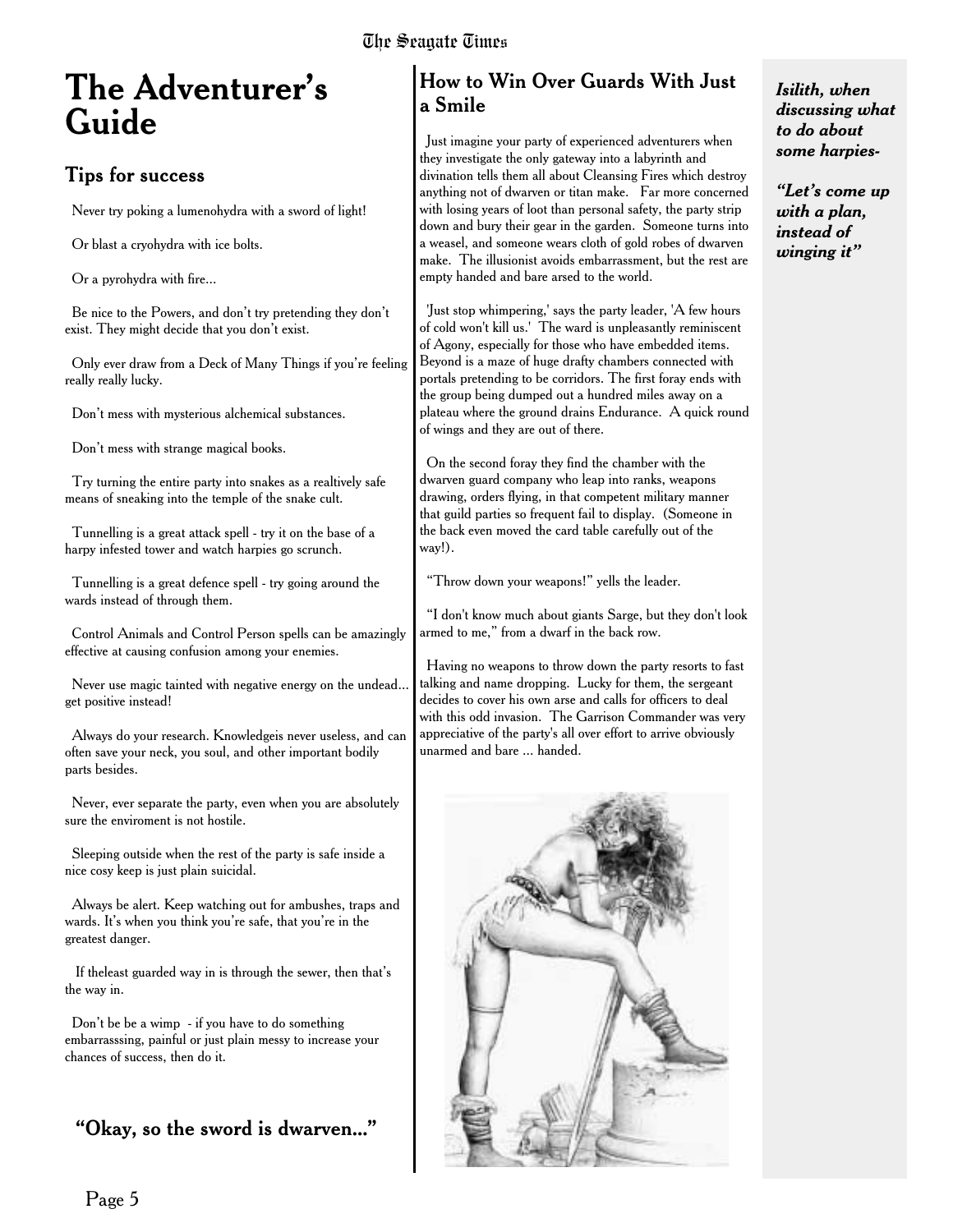*"Get knotted!"*

*- Basalic to the hydra as Isilith was feeding its own heads to it.*

### **Starflower's Bestiary**

### The Horrible Hydrae

A hydra is one of the nastiest monsters an adventurer might ever encounter, one of a genus of immense reptilian monsters with multiple heads. Different species within the genus have different powers and vulnerabilities, so it is important to be certain which type you are dealing with.

Common hydrae are normally gray-brown to dark brown or green, with light yellow or tan underbellies. Their eyes are amber and their teeth are yellow-white. These hydrae have between five and twelve heads, most commonly nine. Frequently their bite is poisonous, and parties are advised to carry specific antidote for hydra poison if planning on entering an area where hydrae are suspected.

Cryohydrae are bluish-white and may attack with an icy cold breath weapon. Pyrohydrae are reddish-orange and blast their foes with fire. A guild party recently reported encountering a Lumenohydra, which was surrounded by blinding light, making attacking it very difficult. Thankfully these species are very rare. Philosophers speculate that these aberrations result from hydrae mating with dragons, but this seems unlikely since hydrae and dragons are natural enemies. Dragons consider hydra flesh to be quite a delicacy, preferably consumed lightly toasted.

The biggest danger when you're up against a hydra is its multiple heads. All the heads must be severed before the hydra dies. A hydra can bring up to four heads into action against a single foe, biting with each of them. When a head is severed, a natural reflex seals the neck arteries shut to prevent blood loss, and regeneration begins. Most species of hydrae will regenerate two heads for each one that is severed. New heads form rapidly and the process can be halted only by the prompt application of flame to the neck following the blow which destroyed the first head. Generally speaking, fire is one of the best weapons against most species of hydra, with the natural exception of pyrohydrae, which are immune to fire, and may even be healed by its application.



Attacks on the body have little or no effect until all the heads are destroyed. It seems that some hydrae has the ability to channel any damage dealt to its body to its heads. Parties have observed the wound from a mighty blow to a hydra's body closing and healing as an untouched head collapsed and died.

Your best weapons against a hydra are knowledge and plain old-fashioned cunning. Hydrae are powerful monsters, true enough, but they are not noted for their intelligence and the average adventuring party should be easily able to outthink a hydra. Remember that simply hitting a hydra with your favourite edged weapon is only going to result in it growing more heads, which means more trouble, not less. Blunt weapons are preferable, and magic is better still. Blast magics will generally take out heads at range, but be careful. Hydrae have been known to regenerate from heads destroyed by magic, and it's not wise to feed an elemental hydra with its own element. Weapons of cold can be worse than useless against a Cryohydra. Clever techniques include using control spells to take over a hydra's head and feeding it to its own central maw, using tunnelling to trap the hydra and restrict its movement, and applying the opposing element - darkness does interesting and painful things to a Lumenohydra.

Fortunately, hydrae are solitary creatures which gather only to mate, so it is extraordinarily rare to encounter more than one hydra. Hydra prefer isolated and desolate surroundings, usually deserts and wastes, but are sometimes found in ruins.

### The Legend of the First Hydra

The Hydra which lived in the swamps near to the ancient city of Lerna in Argolis, was a terrifying monster which like the Nemean lion was the offspring of Echidna (half maiden - half serpent), and Typhon (had a hundred heads), other versions think that the Hydra was the offspring of Styx and the Titan Pallas. The Hydra had the body of a serpent and many heads, of which one could never be harmed by any weapon, and if any of the other heads were severed another would grow in its place. The stench from the Hydra's breath was enough to kill man or beast. When it emerged from the swamp it would attack herds of cattle and local villagers, devouring them with its numerous heads. It totally terrorised the vicinity for many years.

Heracles journeyed to Lake Lerna in a speedy chariot, and with him he took his nephew and charioteer Iolaus, in search of the dreaded Hydra. When they finally reached the Hydras' hiding place, Heracles told Iolaus to stay with the horses while he drew the monster from its hole with flaming arrows. This brought out the hideous beast. Heracles courageously attacked the beast, flaying at each head with his sword, but he soon realised that as one head was severed another grew in its place. Heracles called for help from Iolaus, telling him to bring a flaming torch, and as Heracles cut off the heads one by one from the Hydra, Iolaus cauterised the open wounds with the torch preventing them from growing again. As Heracles fought the writhing monster he was almost stifled by its obnoxious breath, but eventually, with the help of Iolaus, Heracles removed all but one of the Hydras' heads. The one remaining could not be harmed by any weapon, so, picking up his hefty club Heracles crushed it with one mighty blow, he then tore off the head with his bare hands and quickly buried it deep in the ground, placing a huge boulder on the top. After he had killed the Hydra, Heracles dipped the tips of his arrows into the Hydras' blood, which was extremely poisonous, making them deadly.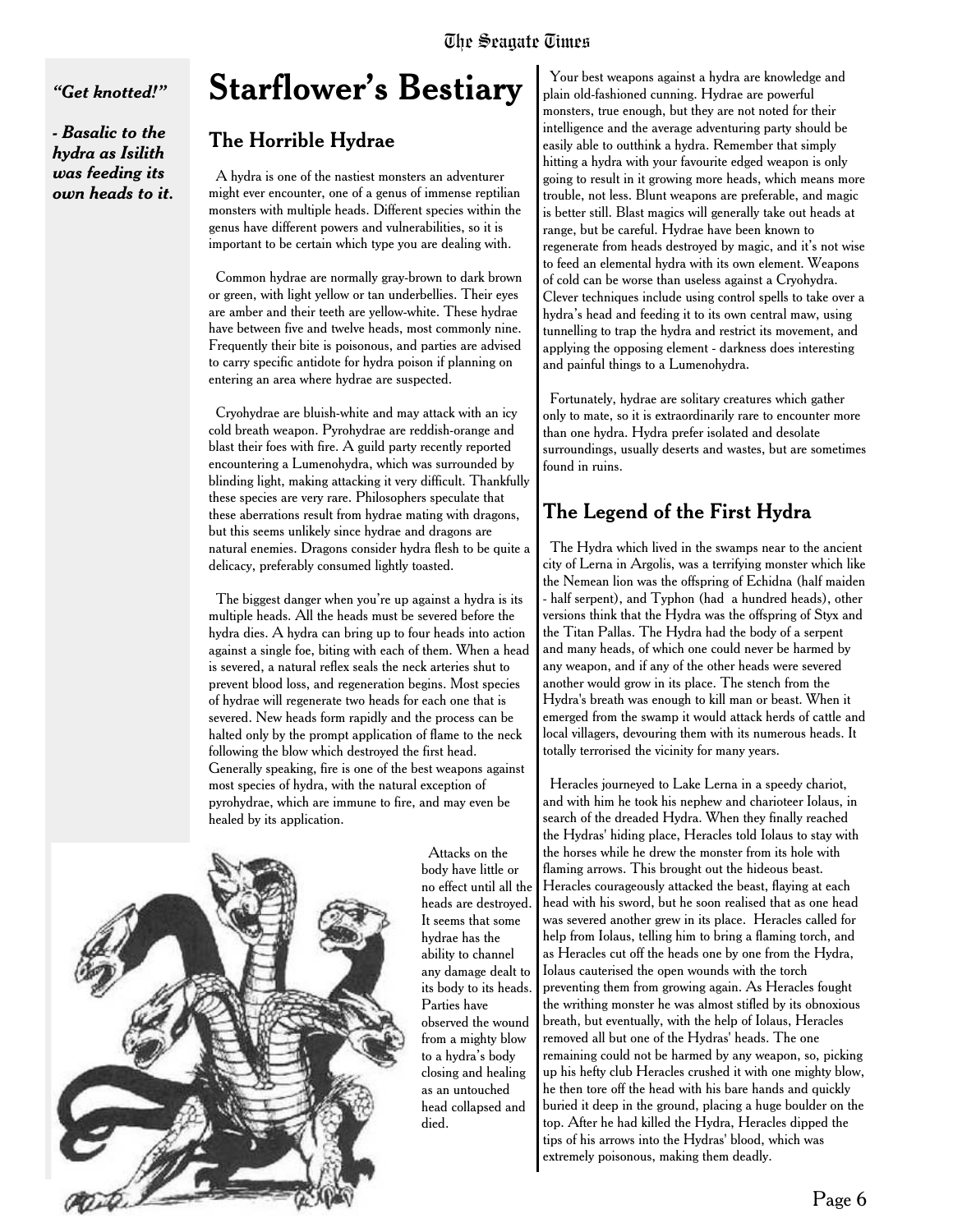### **The Puzzle Column**

### Riddle by Brigetta

Deep, dark, underground,

That is the place where I'll be found.

Yet brought into the light of day,

I sprinkle sunlight every-which-a-way.

Though dulled with oil I will be found,

I am remarkably well and throughly sound.

Cut me quick and it will be seen,

That I instantly have a marvelous sheen.



### Women's Rites

On the matriarchal plane of Quensha there are five goddesses, named Givova, Handova, Muvova, Pullova, and Pushova, each served by a priesthood of women, under a high priestess. From the information below, can you determine the sigil of each goddess, the name of her high priestess, and the place where she must be worshipped?



The owl does not feature in the rites celebrated in a garden, and the sign of the goddess worshipped in a wood is not a star.

Pullova's symbol is a mask. Her high priestess is not Gloribella, and she is worshipped in neither a meadow, nor a garden.

The pair of clasped hands is not the emblem of Handova; a flaming torch is brandished during the hilltop rites.

The high priestess of Givova, whose symbol is not an owl, is called Mirabella.

Dulcibella leads the worship of the goddess whose sign is the star; her rites do not take place in a meadow.

Claribella conducts the rites of her deity, who is not Muvova, in a garden; the latter's symbol is not a star.

Arabella does not celebrate the rites of her goddess by the lakeside.

### Get the Power of Fire and Light!

Fire College Invested Items: Dragonflames Rk 10 Weapon of Flames Rk 10 Also Rank 8 Weapons.

Now with added Radiance for extra Positive effect on undead!



Prices negotiable. Please contact Flamis at the Guild.

### Water College Potions for Sale

Waters of Healing Rk 10 - 500 sp

Waters of Strength Rk 10 - 1000 sp



Please contact Aqualina at the Guild.

### Wiccan Amulets for Sale

Amulets of Luck - increase defence and magic resistance. Amulets of Jade - hold undead at bay. Amulets of Carbuncle - reduce damage from poison



Restorative potions also available.

Please contact Thom at the Guild.

### What's Hot

Radiance.

True elves.

Repairing temples.

Rhinoceros.

Consecration.

Stirring battle cries.

Portable Keeps.

Razing Cain.

### What's Not

Ash.

Harpies.

Ruining temples.

The Spawn.

Castration.

Stirring up trouble.

Losing your Rings.

Raising Cain.